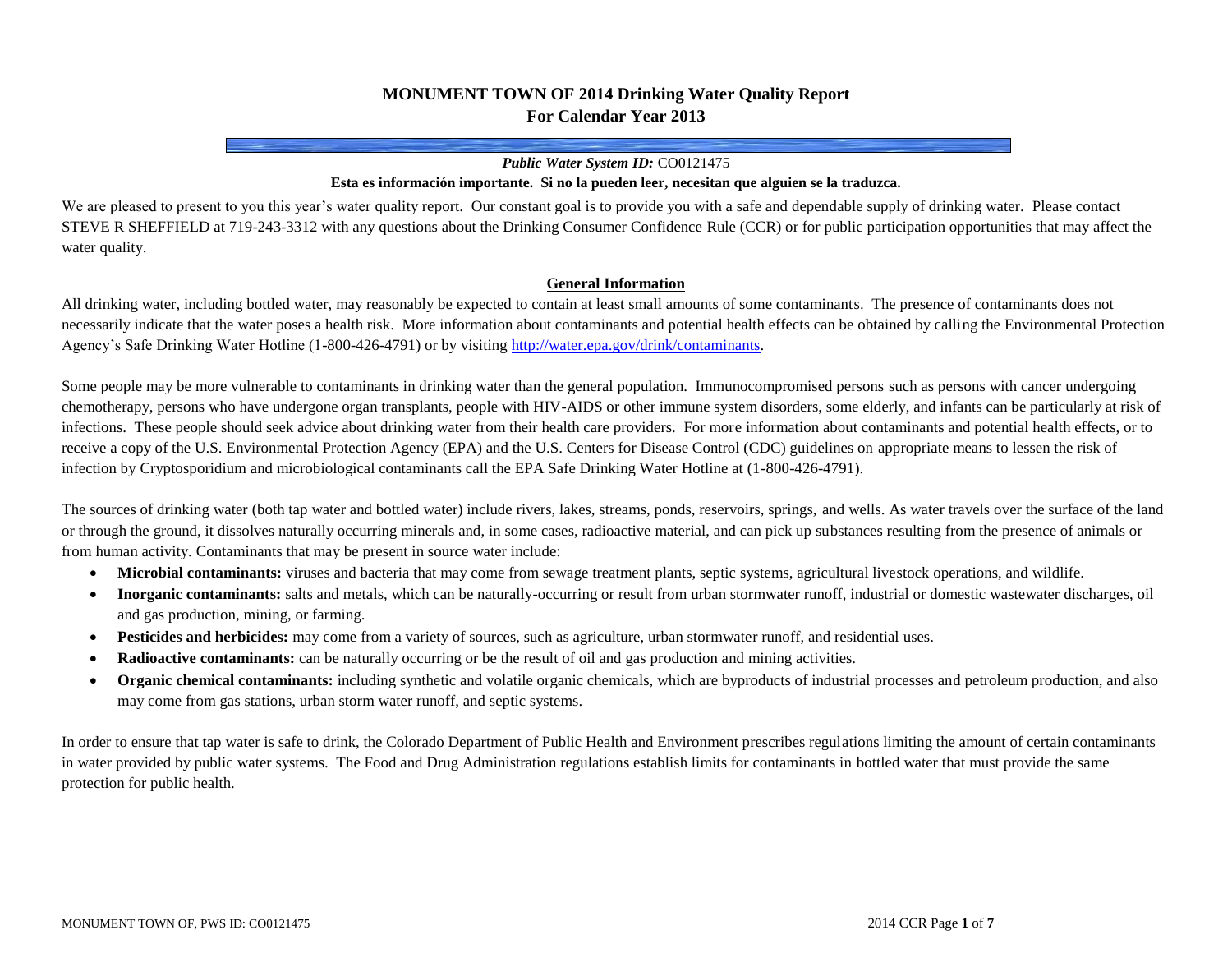# **Lead in Drinking Water**

If present, elevated levels of lead can cause serious health problems (especially for pregnant women and young children). It is possible that lead levels at your home may be higher than other homes in the community as a result of materials used in your home's plumbing. If you are concerned about lead in your water, you may wish to have your water tested. When your water has been sitting for several hours, you can minimize the potential for lead exposure by flushing your tap for 30 seconds to 2 minutes before using water for drinking or cooking. Additional information on lead in drinking water, testing methods, and steps you can take to minimize exposure is available from the Safe Drinking Water Hotline (1-800-426-4791) or a[t http://www.epa.gov/safewater/lead.](http://www.epa.gov/safewater/lead)

### **Source Water Assessment and Protection (SWAP)**

The Colorado Department of Public Health and Environment has provided us with a Source Water Assessment Report for our water supply. For general information or to obtain a copy of the report please visit [http://wqcdcompliance.com/ccr.](http://wqcdcompliance.com/ccr) The report is located under "Source Water Assessment Reports", and then "Assessment Report by County". Select EL PASO County and find 121475; MONUMENT TOWN OF or by contacting STEVE R SHEFFIELD at 719-243-3312. The Source Water Assessment Report provides a screening-level evaluation of potential contamination that *could* occur. It *does not* mean that the contamination *has or will* occur. We can use this information to evaluate the need to improve our current water treatment capabilities and prepare for future contamination threats. This can help us ensure that quality finished water is delivered to your homes. In addition, the source water assessment results provide a starting point for developing a source water protection plan. Potential sources of contamination in our source water area are listed on the next page.

Please contact us to learn more about what you can do to help protect your drinking water sources, any questions about the Drinking Water Consumer Confidence Report, to learn more about our system, or to attend scheduled public meetings. We want you, our valued customers, to be informed about the services we provide and the quality water we deliver to you every day.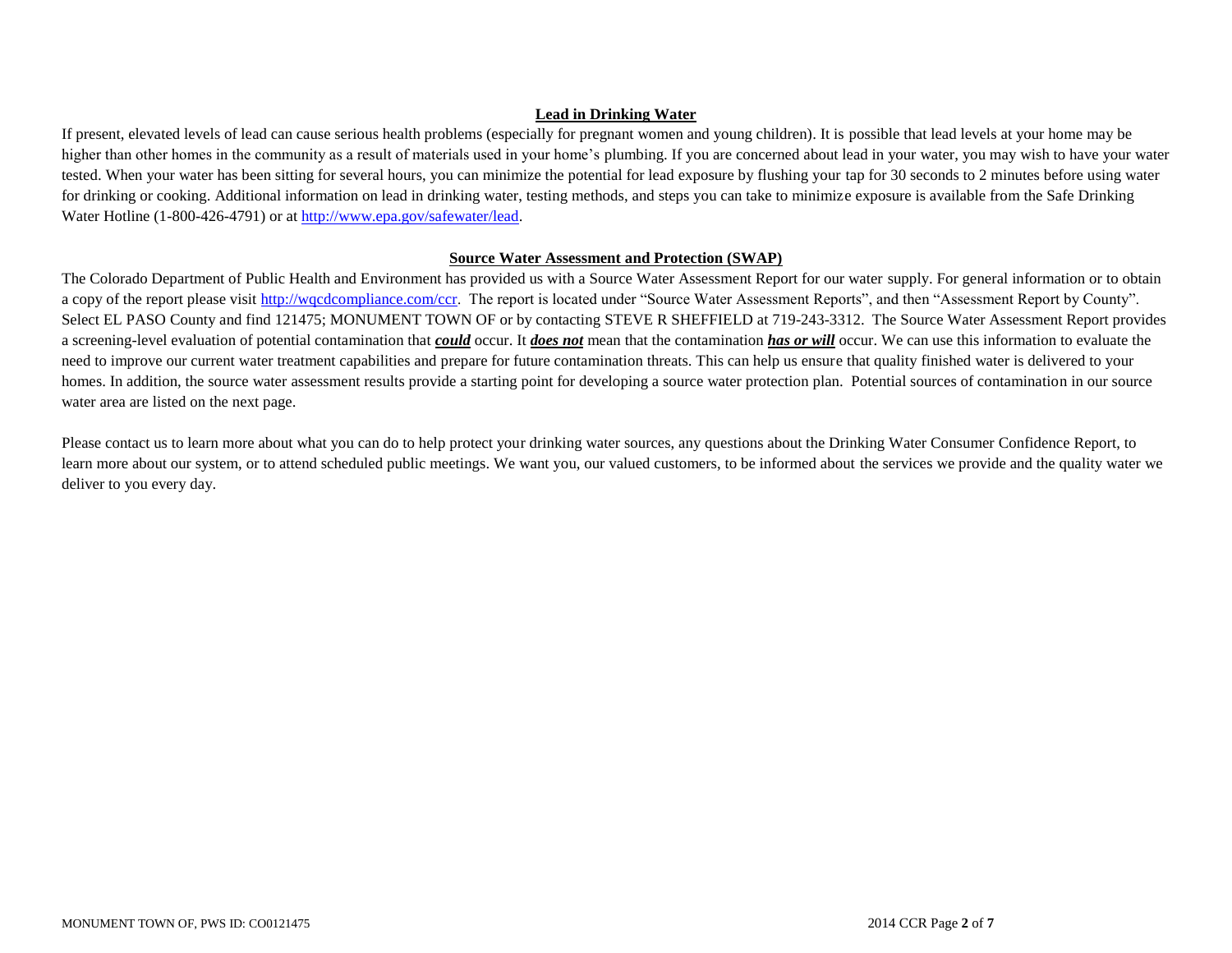### **Our Water Sources**

| <b>Source</b> | <b>Source Type</b> | <b>Water Type</b> | <b>Potential Source(s) of Contamination</b>                       |
|---------------|--------------------|-------------------|-------------------------------------------------------------------|
| WELL NO 1     | WL                 | GW                | Aboveground, Underground and Leaking<br><b>Storage Tank Sites</b> |
| WELL NO 2     | WL                 | <b>GW</b>         | Commercial/Industrial/Transportation                              |
| WELL NO 9     | <b>WL</b>          | <b>GW</b>         | Low Intensity Residential                                         |
| WELL NO 3     | WL                 | <b>GW</b>         | <b>Urban Recreational Grasses</b>                                 |
| WELL NO 4     | WL                 | <b>GW</b>         | Row Crops                                                         |
| WELL NO 5     | WL                 | <b>GW</b>         | Pasture / Hay                                                     |
| WELL NO 6     | WL                 | <b>GW</b>         | Fallow                                                            |
| WELL NO 7     | WL                 | $\rm GW$          | Deciduous/Evergreen Forest                                        |
| WELL NO 8     | WL                 | <b>GW</b>         | Septic Systems                                                    |

### **Terms and Abbreviations**

- **Maximum Contaminant Level (MCL)** − The highest level of a contaminant allowed in drinking water.
- **Treatment Technique (TT)** − A required process intended to reduce the level of a contaminant in drinking water.
- **Action Level (AL)** − The concentration of a contaminant which, if exceeded, triggers treatment and other regulatory requirements.
- Maximum Residual Disinfectant Level (MRDL) The highest level of a disinfectant allowed in drinking water. There is convincing evidence that addition of a disinfectant is necessary for control of microbial contaminants.
- Maximum Contaminant Level Goal (MCLG) The level of a contaminant in drinking water below which there is no known or expected risk to health. MCLGs allow for a margin of safety.
- **Maximum Residual Disinfectant Level Goal (MRDLG)** The level of a drinking water disinfectant, below which there is no known or expected risk to health. MRDLGs do not reflect the benefits of the use of disinfectants to control microbial contaminants.
- **Violation (No Abbreviation)** − Failure to meet a Colorado Primary Drinking Water Regulation.
- **Formal Enforcement Action (No Abbreviation)** − Escalated action taken by the State (due to the risk to public health, or number or severity of violations) to bring a non-compliant water system back into compliance.
- **Variance and Exemptions (V/E)** − Department permission not to meet a MCL or treatment technique under certain conditions.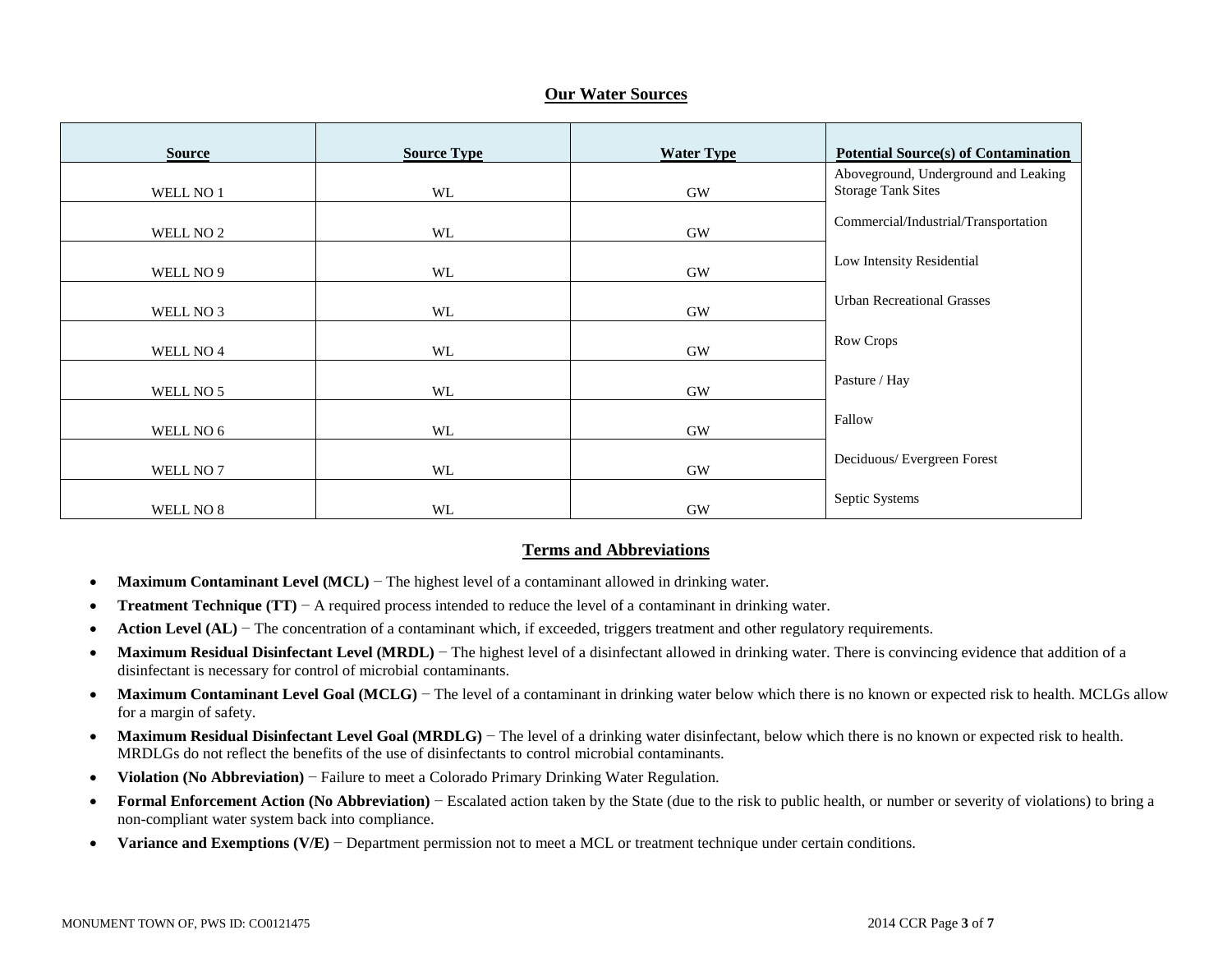- **Gross Alpha (No Abbreviation)** − Gross alpha particle activity compliance value. It includes radium-226, but excludes radon 222, and uranium.
- **Picocuries per liter (pCi/L)** − Measure of the radioactivity in water.
- **Nephelometric Turbidity Unit (NTU)** − Measure of the clarity or cloudiness of water. Turbidity in excess of 5 NTU is just noticeable to the typical person.
- **Compliance Value (No Abbreviation)** Single or calculated value used to determine if regulatory contaminant level (e.g. MCL) is met. Examples of calculated values are the 90<sup>th</sup> Percentile, Running Annual Average (RAA) and Locational Running Annual Average (LRAA).
- **Average (x-bar)** − Typical value.
- **Range (R)** − Lowest value to the highest value.
- **Sample Size (n)** − Number or count of values (i.e. number of water samples collected).
- **Parts per million = Milligrams per liter (ppm = mg/L)** One part per million corresponds to one minute in two years or a single penny in \$10,000.
- **Parts per billion = Micrograms per liter (ppb = ug/L)** − One part per billion corresponds to one minute in 2,000 years, or a single penny in \$10,000,000.
- **Parts per trillion = Nanograms per liter (ppt = ng/L)** − One part per trillion corresponds to one minute in 2,000,000 years, or a single penny in \$10,000,000,000,000.
- **Parts per quadrillion = Picograms per liter (ppq = pg/L)** − One part per quadrillion corresponds to one minute in 2,000,000,000 years or one penny in \$10,000,000,000,000.
- **Not Applicable**  $(N/A)$  Does not apply or not available.

# **Detected Contaminants**

MONUMENT TOWN OF routinely monitors for contaminants in your drinking water according to Federal and State laws. The following table(s) show all detections found in the period of January 1 to December 31, 2013 unless otherwise noted. The State of Colorado requires us to monitor for certain contaminants less than once per year because the concentrations of these contaminants are not expected to vary significantly from year to year, or the system is not considered vulnerable to this type of contamination. Therefore, some of our data, though representative, may be more than one year old. Violations and Formal Enforcement Actions, if any, are reported in the next section of this report.

Note: Only detected contaminants sampled within the last 5 years appear in this report. If no tables appear in this section then no contaminants were detected in the last round of monitoring.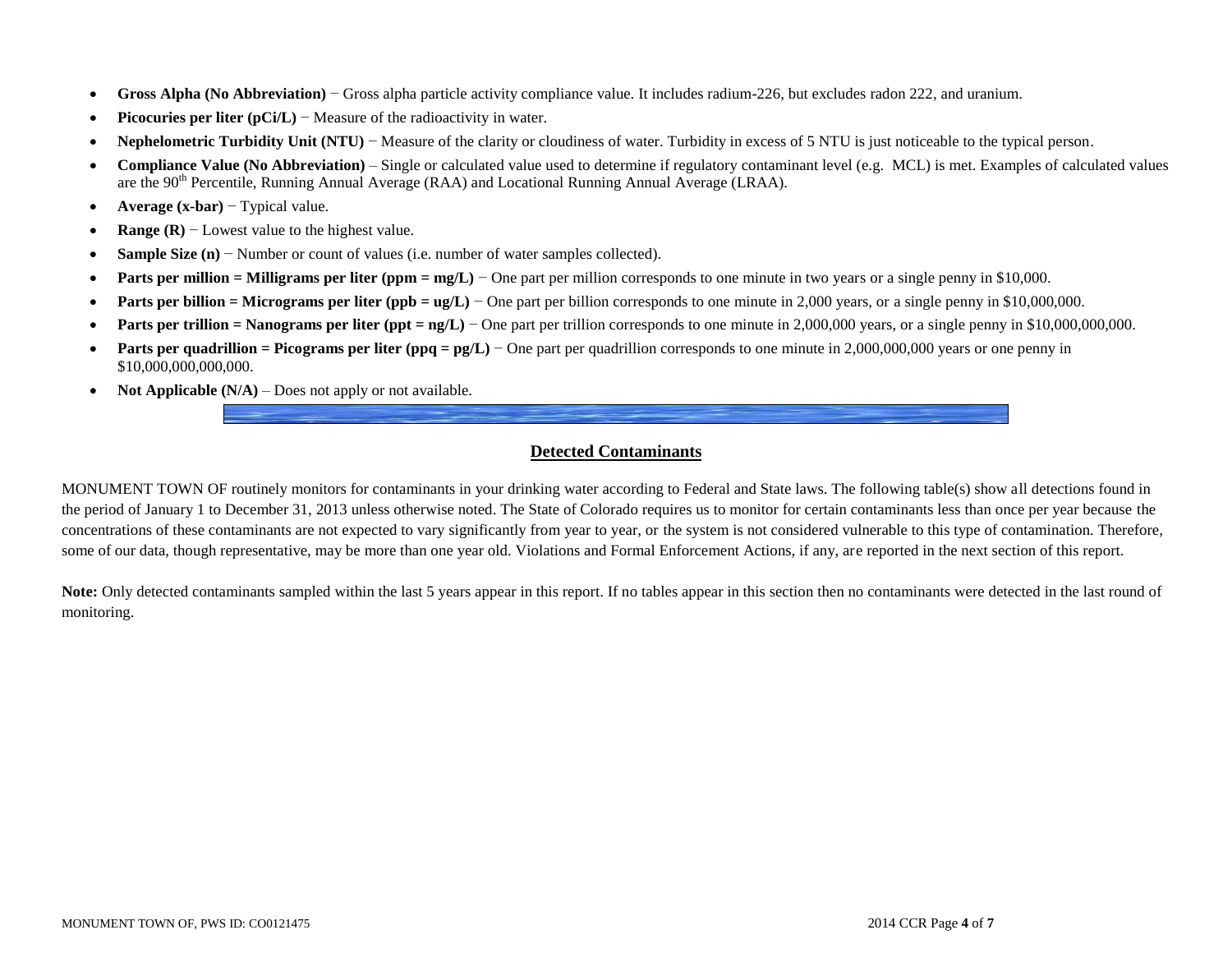| Lead and Copper Sampled in the Distribution System |                               |                             |                              |                           |                                |                               |                         |                                                                            |  |
|----------------------------------------------------|-------------------------------|-----------------------------|------------------------------|---------------------------|--------------------------------|-------------------------------|-------------------------|----------------------------------------------------------------------------|--|
| <b>Contaminant Name</b>                            | <b>Time Period</b>            | 90 <sup>th</sup> Percentile | <b>Sample</b><br><b>Size</b> | Unit of<br><b>Measure</b> | 90 <sup>th</sup><br>Percentile | <b>Sample</b><br><b>Sites</b> | $90th$ Percentile<br>AL | <b>Typical Sources</b>                                                     |  |
|                                                    |                               |                             |                              |                           | AL                             | <b>Above AL</b>               | <b>Exceedance</b>       |                                                                            |  |
| Copper                                             | $08/16/2011$ to<br>09/29/2011 | 0.155                       | 10                           | ppm                       | 1.3                            |                               | N <sub>0</sub>          | Corrosion of household<br>plumbing systems; Erosion of<br>natural deposits |  |
| Lead                                               | $08/16/2011$ to<br>09/29/2011 | 3                           | 10                           | ppb                       | 15                             |                               | N <sub>0</sub>          | Corrosion of household<br>plumbing systems; Erosion of<br>natural deposits |  |

| Disinfection Byproducts Sampled in the Distribution System |      |         |                       |                              |                           |            |             |                                              |                                |                                             |
|------------------------------------------------------------|------|---------|-----------------------|------------------------------|---------------------------|------------|-------------|----------------------------------------------|--------------------------------|---------------------------------------------|
| <b>Name</b>                                                | Year | Average | Range<br>$Low - High$ | <b>Sample</b><br><b>Size</b> | Unit of<br><b>Measure</b> | <b>MCL</b> | <b>MCLG</b> | <b>Highest</b><br><b>Compliance</b><br>Value | <b>MCL</b><br><b>Violation</b> | <b>Typical Sources</b>                      |
| <b>Total Trihalomethanes</b><br>(TTHM)                     | 2013 | 0.5     | $0$ to $2$            |                              | Ppb                       | 80         | N/A         |                                              | N <sub>0</sub>                 | Byproduct of drinking<br>water disinfection |

| Radionuclides Sampled at the Entry Point to the Distribution System |      |         |                       |                              |                           |            |             |                                |                             |  |  |
|---------------------------------------------------------------------|------|---------|-----------------------|------------------------------|---------------------------|------------|-------------|--------------------------------|-----------------------------|--|--|
| <b>Contaminant Name</b>                                             | Year | Average | Range<br>$Low - High$ | <b>Sample</b><br><b>Size</b> | Unit of<br><b>Measure</b> | <b>MCL</b> | <b>MCLG</b> | <b>MCL</b><br><b>Violation</b> | <b>Typical Sources</b>      |  |  |
| Gross Alpha                                                         | 2011 | 3.7     | 1.7 to 5.7            |                              | pCi/L                     | 15         | $\theta$    | N <sub>0</sub>                 | Erosion of natural deposits |  |  |
| <b>Combined Radium</b>                                              | 2012 | 5.65    | 4.1 to $6.5$          | 4                            | pCi/L                     |            | $\Omega$    | N <sub>0</sub>                 | Erosion of natural deposits |  |  |
| Combined Uranium                                                    | 2011 | 2.4     | 1.7 to 3.1            | ◠                            | ppb                       | 30         | $\theta$    | N <sub>0</sub>                 | Erosion of natural deposits |  |  |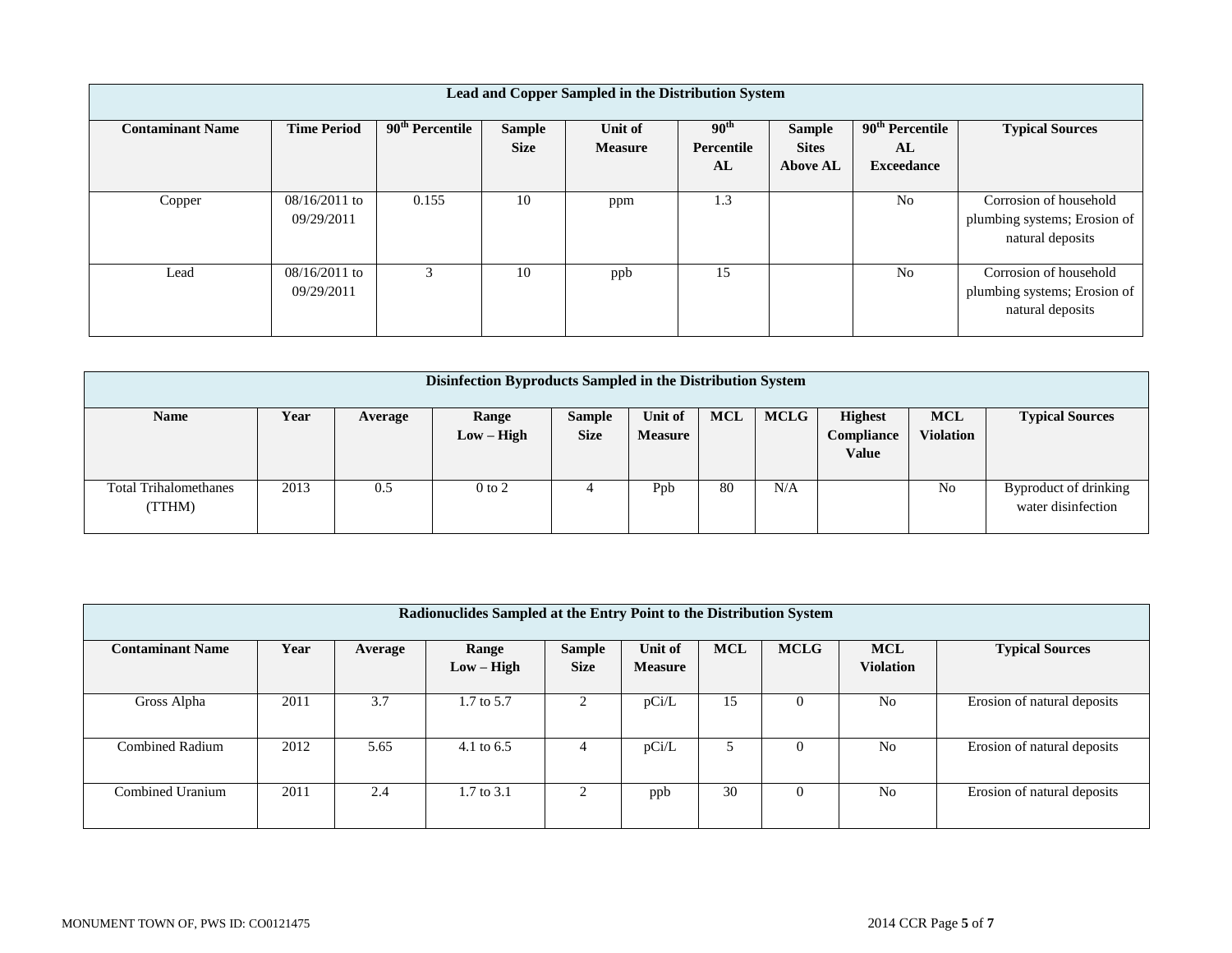| Inorganic Contaminants Sampled at the Entry Point to the Distribution System |      |         |                       |                              |                           |                |             |                                |                                                                                                                                 |  |
|------------------------------------------------------------------------------|------|---------|-----------------------|------------------------------|---------------------------|----------------|-------------|--------------------------------|---------------------------------------------------------------------------------------------------------------------------------|--|
| <b>Contaminant Name</b>                                                      | Year | Average | Range<br>$Low - High$ | <b>Sample</b><br><b>Size</b> | Unit of<br><b>Measure</b> | <b>MCL</b>     | <b>MCLG</b> | <b>MCL</b><br><b>Violation</b> | <b>Typical Sources</b>                                                                                                          |  |
| Barium                                                                       | 2013 | 0.06    | $0.05$ to $0.1$       | 5                            | ppm                       | 2              | 2           | N <sub>0</sub>                 | Discharge of drilling wastes; discharge from<br>metal refineries; erosion of natural deposits                                   |  |
| Chromium                                                                     | 2013 | 0.2     | $0$ to $1$            | 5                            | ppb                       | 100            | 100         | N <sub>o</sub>                 | Discharge from steel and pulp mills; erosion of<br>natural deposits                                                             |  |
| Fluoride                                                                     | 2013 | 1.41    | 1.41 to 1.41          |                              | ppm                       | $\overline{4}$ |             | No                             | Erosion of natural deposits; water additive which<br>promotes strong teeth; discharge from fertilizer<br>and aluminum factories |  |
| Nitrate                                                                      | 2013 | 0.07    | $0$ to $0.2$          | 6                            | ppm                       | 10             | 10          | N <sub>0</sub>                 | Runoff from fertilizer use; leaching from septic<br>tanks, sewage; erosion of natural deposits                                  |  |
| Nitrite                                                                      | 2011 | 0.13    | $0$ to $0.2$          | 4                            | ppm                       |                |             | N <sub>o</sub>                 | Runoff from fertilizer use; leaching from septic<br>tanks, sewage; erosion of natural deposits                                  |  |
| Selenium                                                                     | 2013 |         | $0$ to $2$            | 5                            | ppb                       | 50             | 50          | N <sub>o</sub>                 | Discharge from petroleum and metal refineries;<br>erosion of natural deposits; discharge from mines                             |  |